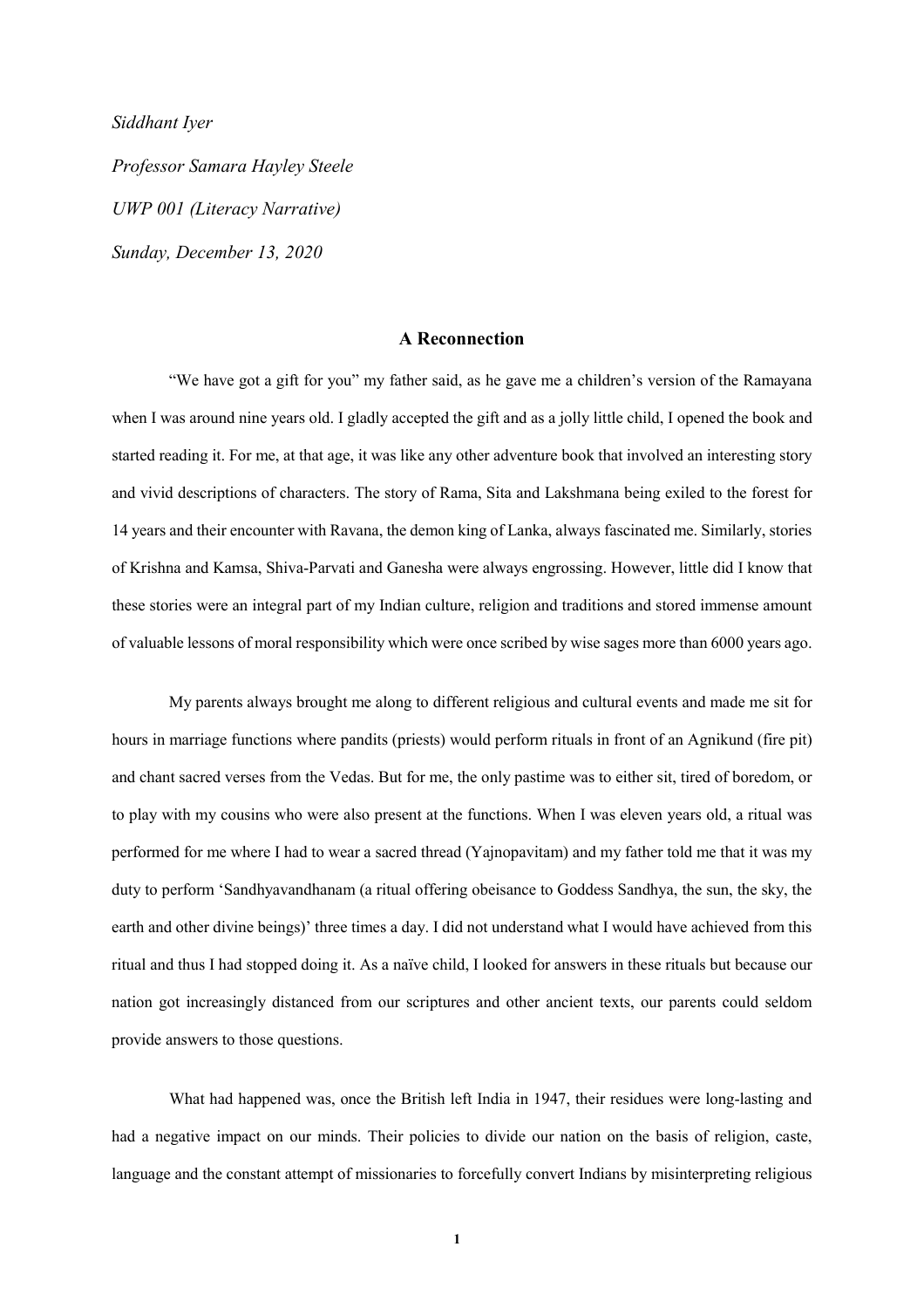scriptures and presenting an improper perspective of our culture and language increasingly distanced us from being proud of our culture and heritage. Since the Independence, most of us had started considering ourselves inferior compared to the West and started disdaining our own culture in an attempt to suit the interests of the West. After a while, the situation was such, that when someone would speak English, he/she would be praised heavily while the other person would be taunted and joked for not being able to speak English. In my international school, whenever I spoke Hindi with my friends, teachers would scold me for not speaking English. Furthermore, the history books would often speak highly about invaders such as the Mughals and the British than important Indian rulers and freedom fighters who sacrificed their lives to protect the nation. Thence, I spent most of my life thinking how great Mughal rulers were, who in reality were thieves who looted our nation and religiously persecuted several ethnic groups. With the rise of westernization, we started looking up to the West as the more civilized society and our culturally weakened society's condition deteriorated further. Most of us never really understood the Vedic philosophies and reasoning behind these rituals and merely performed them as a task.

Upon reaching high school, I could not make sense of these practices and the constant portrayal of negative elements of my community through media disconnected me from my culture and seemed to snatch away my identity. Until high school, I read books describing stories relating to Indian mythologies but they were still stories for me as I could not comprehend the implied meaning in them. This disconnect from my culture grew to such an extent that it eventually lost value in my life.

The situation remained unchanged until the end of junior year of my high school when I was given an assignment to speak for a few minutes about an image presented in Hindi. The image shared great similarities with Ramayana- the book that I had read throughout my childhood. Thus, to prepare for this assignment, I read the Ramayana again but used a different approach this time. I analysed it thoroughly, read the interpretations and watched videos of scholars, after which, the incidents from the Epic made greater sense to me from a philosophical perspective. After this, I got interested in knowing more about my culture and thus I watched several videos and read works of Vedic scholars such as Jay Lakhani and Dr. David Frawley to get answers for the questions that I once had. Their philosophical and spiritual perspective enhanced my understanding of the festivals, rituals/practices such as Sandhyavandhanam, yoga, Ayurveda. They made greater sense and relevance in my life. Moreover, reading about the academic contributions of